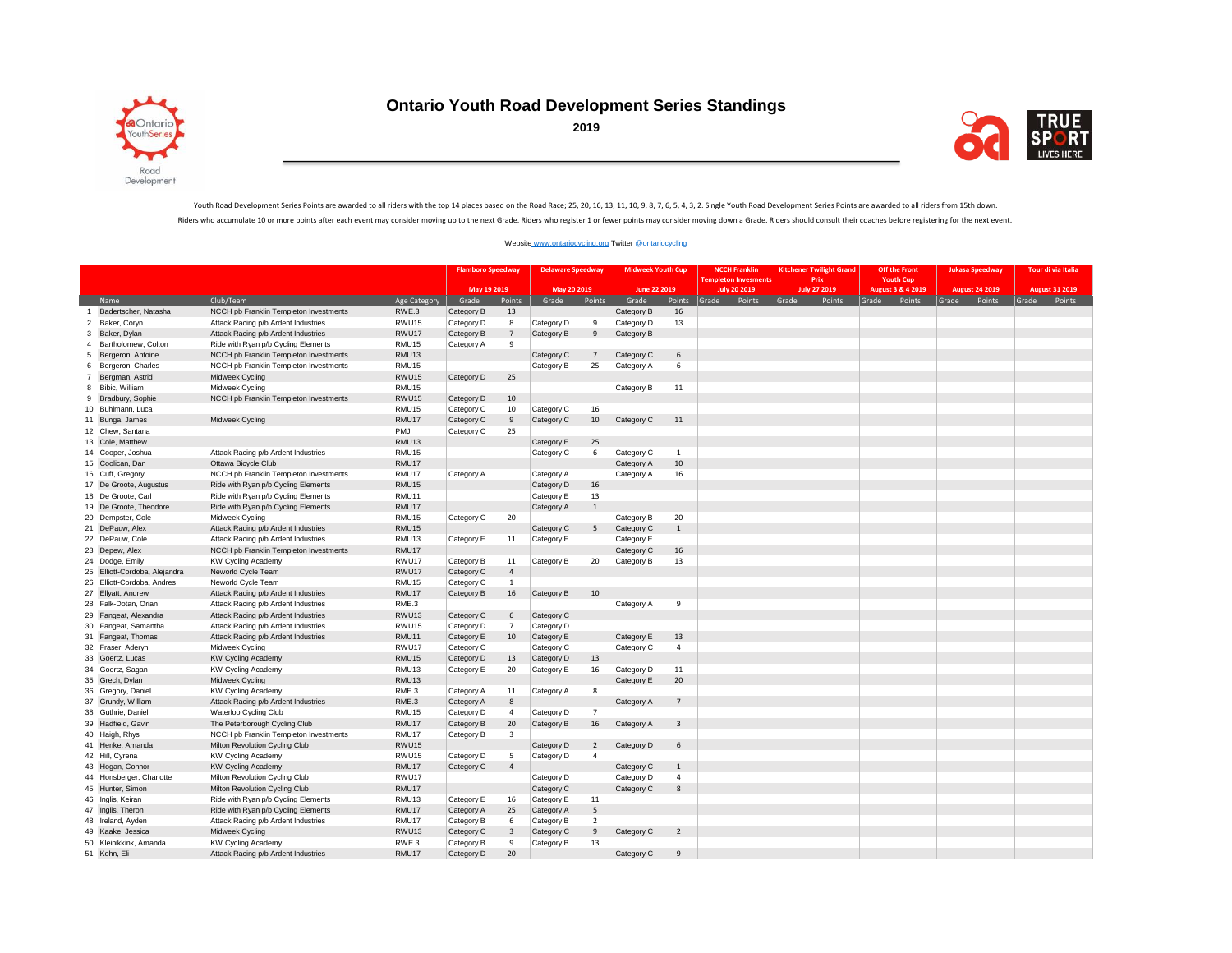|     | 52 Langford, Liam             | KW Cycling Academy                     | RMU17             | Category A | 10             | Category A | 25                      |            |                         |  |  |  |
|-----|-------------------------------|----------------------------------------|-------------------|------------|----------------|------------|-------------------------|------------|-------------------------|--|--|--|
|     | 53 Lee, Joohwan               | Attack Racing p/b Ardent Industries    | RME.3             |            |                |            |                         | Category A | $\overline{4}$          |  |  |  |
| 54  | Leonard, Michael              | Racer Sportif / Mattamy Homes CC       | RME.3             |            |                | Category A | 11                      | Category A | $\,$ 1                  |  |  |  |
|     | 55 Librande, Paxton           | Ottawa Bicycle Club                    | RMU13             | Category D | $\overline{2}$ | Category D |                         |            |                         |  |  |  |
|     | 56 Linton, Nora               | Attack Racing p/b Ardent Industries    | RWU15             |            |                | Category C | 13                      |            |                         |  |  |  |
|     |                               |                                        |                   |            |                |            |                         |            |                         |  |  |  |
|     | 57 Lockhart, Ella             |                                        | RWU <sub>13</sub> | Category E | 13             |            |                         | Category E | 16                      |  |  |  |
|     | 58 Lylyk, Kiara               | NCCH pb Franklin Templeton Investments | RWU17             | Category C | 8              | Category C | 11                      |            |                         |  |  |  |
|     | 59 MacEwen, Benen             | Attack Racing p/b Ardent Industries    | RMU15             | Category C | 16             | Category C | 20                      | Category C | 13                      |  |  |  |
|     | 60 MacEwen, Finlay            | Attack Racing p/b Ardent Industries    | RMU17             | Category A | $\overline{2}$ | Category A | 16                      | Category A | $\mathbf{1}$            |  |  |  |
|     | 61 Mann, Brody                | Attack Racing p/b Ardent Industries    | RMU13             | Category D | 9              | Category D | 10                      | Category D | 16                      |  |  |  |
|     | 62 Martin, Nathan             | NCCH pb Franklin Templeton Investments | RMU15             | Category C | 13             | Category C | 25                      |            |                         |  |  |  |
|     | 63 Mattern, Carson            | NCCH Elite p/b MGCC                    | RMU17             | Category A | 20             | Category A | $7\overline{ }$         | Category A | 25                      |  |  |  |
|     | 64 McAfee, Robbie             | Attack Racing p/b Ardent Industries    | RMU15             |            |                | Category D | 25                      | Category C | $\overline{7}$          |  |  |  |
|     | 65 McInnis, Connor            | Midweek Cycling                        | RMU15             | Category D | 16             | Category D | 20                      | Category C | $\overline{\mathbf{3}}$ |  |  |  |
|     | 66 McLean, Jake               | <b>KW Cycling Academy</b>              | RMU13             |            | 25             |            | 20                      | Category D | 8                       |  |  |  |
|     |                               |                                        |                   | Category E |                | Category E |                         |            | 25                      |  |  |  |
|     | 67 McMullen, Jayden           | <b>KW Cycling Academy</b>              | RMU15             |            |                |            |                         | Category D |                         |  |  |  |
|     | 68 Moeini, Parsa              | Attack Racing p/b Ardent Industries    | RME.3             |            |                |            |                         | Category A | $\,$ 1                  |  |  |  |
|     | 69 Nelson, Charlotte          | Midweek Cycling                        | RWU15             | Category D | 11             | Category D |                         | Category D | $20\,$                  |  |  |  |
|     | 70 Neyshtadt, Nikita          | NCCH pb Franklin Templeton Investments | RMU17             | Category A | $\mathbf{1}$   | Category A | $\overline{1}$          |            |                         |  |  |  |
|     | 71 Neyshtadt, Yonatan         | NCCH pb Franklin Templeton Investments | RMU17             | Category A | $\mathbf{1}$   | Category A | $\overline{1}$          |            |                         |  |  |  |
|     | 72 Nie, Isabella              | NCCH pb Franklin Templeton Investments | PWJ               | Category D | 6              | Category D | 5                       |            |                         |  |  |  |
|     | 73 Nijhawan, Mayur            | Midweek Cycling                        | RMU15             | Category C | 11             | Category C |                         | Category C | 25                      |  |  |  |
|     | 74 Nordemann-Da Silva, Daniel | Attack Racing p/b Ardent Industries    | RME.3             | Category A | 16             | Category A | 6                       |            |                         |  |  |  |
|     | 75 Ogryzlo, Levi              | Attack Racing p/b Ardent Industries    | RME.3             | Category A | 6              |            |                         |            |                         |  |  |  |
|     | 76 O'Krafka, Logan            |                                        | RME.4             |            |                |            |                         |            |                         |  |  |  |
|     |                               | KW Cycling Academy                     |                   |            |                | Category A | $\overline{\mathbf{3}}$ |            |                         |  |  |  |
|     | 77 Olejniczak, David          | Milton Revolution Cycling Club         | RMU17             |            |                | Category C |                         | Category C | 20                      |  |  |  |
|     | 78 Pargeter, Reilly           | Attack Racing p/b Ardent Industries    | RMU17             | Category A | $\overline{4}$ | Category A | $\overline{4}$          | Category A | $\overline{2}$          |  |  |  |
|     | 79 Pedersen, Larissa          | Waterloo Cycling Club                  | RWU15             |            |                | Category E | 10                      |            |                         |  |  |  |
| 80  | Purdon, Yazmin                | NCCH pb Franklin Templeton Investments | RWU17             | Category B | 1              | Category B | 1                       |            |                         |  |  |  |
| 81  | Rauwerda, Jared               | NCCH pb Franklin Templeton Investments | RMU13             | Category C | $\overline{2}$ | Category C |                         | Category C | 5                       |  |  |  |
|     | 82 Rauwerda, Lucas            | NCCH pb Franklin Templeton Investments | RMU15             | Category B | 25             | Category B | 8                       | Category B | 10                      |  |  |  |
|     | 83 Reinke, Ian                | NCCH pb Franklin Templeton Investments | RMU17             | Category A | $\overline{7}$ | Category A | 9                       | Category A | 8                       |  |  |  |
|     |                               |                                        | RWU13             |            |                |            |                         |            | 25                      |  |  |  |
|     | 84 Reinke, Sara               | NCCH pb Franklin Templeton Investments |                   | Category E |                | Category E |                         | Category E |                         |  |  |  |
|     | 85 Rico, Camila               | Milton Revolution Cycling Club         | RWU13             |            |                | Category D | 3                       | Category D | $\overline{7}$          |  |  |  |
|     | 86 Rorke, Tyler               | KW Cycling Academy                     | RMU17             | Category A |                | Category B | 5                       |            |                         |  |  |  |
|     | 87 Roy, Justin                |                                        | RMU15             |            |                |            |                         | Category A | $11\,$                  |  |  |  |
|     | 88 Shing, Conan               | NCCH pb Franklin Templeton Investments | RME.4             | Category B | $\overline{2}$ | Category B | $\overline{4}$          | Category B | 25                      |  |  |  |
|     | 89 Sirman, Jack               | NCCH Elite p/b MGCC                    | RME.3             | Category A | 13             | Category A | 20                      | Category A | 13                      |  |  |  |
|     | 90 Skehan, Luke               | NCCH Elite p/b MGCC                    | RMU23.3           | Category A | 5              | Category A | 10                      | Category A | 20                      |  |  |  |
|     |                               |                                        | RWE.3             |            | 5              |            |                         |            |                         |  |  |  |
|     | 91 Slater, Victoria           | NCCH Elite p/b MGCC                    |                   | Category B |                |            |                         |            |                         |  |  |  |
|     | 92 Stavropoulos, Isabella     | NCCH pb Franklin Templeton Investments | RWU17             | Category B |                | Category B | $\mathbf{1}$            |            |                         |  |  |  |
|     | 93 Strahm, Christian          |                                        | RMU17             |            |                | Category D | 6                       |            |                         |  |  |  |
|     | 94 Suchak, Veer               | Milton Revolution Cycling Club         | RMU15             |            |                | Category D | 1                       | Category D | 5                       |  |  |  |
|     | 95 Sutherland, Calum          | Attack Racing p/b Ardent Industries    | RME.3             |            |                | Category A | $\overline{2}$          |            |                         |  |  |  |
|     | 96 Szemeczko, Evan            | <b>KW Cycling Academy</b>              | RMU17             | Category A |                | Category B | 1                       |            |                         |  |  |  |
|     | 97 Taylor, Ryder              |                                        | RMU11             | Category E | 9              |            |                         | Category E | 11                      |  |  |  |
|     | 98 Tompkins, Patrick          | The Peterborough Cycling Club          | RMU17             |            |                | Category B | 3                       | Category A | 5                       |  |  |  |
|     | 99 Tompkins, Taylor           | The Peterborough Cycling Club          | RWU15             |            |                | Category D | $11\,$                  |            |                         |  |  |  |
|     | 100 Turbitt, Kathleen         |                                        |                   |            |                |            | 6                       |            |                         |  |  |  |
|     |                               | NCCH Elite p/b MGCC                    | RWE.3             | Category B | 10             | Category B |                         |            |                         |  |  |  |
|     | 101 Valenti, Luke             | Ride with Ryan p/b Cycling Elements    | RMU17             | Category A | 3              | Category A | 13                      |            |                         |  |  |  |
|     | 102 Watson, Mackenzie         | Midweek Cycling                        | RWU17             | Category C | 8              | Category B | $\overline{7}$          | Category B | 9                       |  |  |  |
|     | 103 White, Escher             | Attack Racing p/b Ardent Industries    | RMU11             |            |                | Category D |                         | Category D | $\,9$                   |  |  |  |
|     | 104 Wood, Cohen               | NCCH pb Franklin Templeton Investments | RMU17             |            |                | Category B | $11\,$                  |            |                         |  |  |  |
|     | 105 Zdyb, Wiktoria            | Midweek Cycling                        | RWU15             | Category C | 5              | Category C | 8                       | Category C | 10                      |  |  |  |
|     | 106 Zielke-Stray, Angela      | KW Cycling Academy                     | RWU17             | Category D | 3              | Category D | 8                       | Category D | 10                      |  |  |  |
|     | 107 Zouev, Simon              | Win Cycling Centre                     | RMU17             | Category C | $\overline{7}$ |            |                         |            |                         |  |  |  |
| 108 |                               |                                        |                   |            |                |            |                         |            |                         |  |  |  |
| 109 |                               |                                        |                   |            |                |            |                         |            |                         |  |  |  |
|     |                               |                                        |                   |            |                |            |                         |            |                         |  |  |  |
| 110 |                               |                                        |                   |            |                |            |                         |            |                         |  |  |  |
| 111 |                               |                                        |                   |            |                |            |                         |            |                         |  |  |  |
| 112 |                               |                                        |                   |            |                |            |                         |            |                         |  |  |  |
| 113 |                               |                                        |                   |            |                |            |                         |            |                         |  |  |  |
| 114 |                               |                                        |                   |            |                |            |                         |            |                         |  |  |  |
| 115 |                               |                                        |                   |            |                |            |                         |            |                         |  |  |  |
| 116 |                               |                                        |                   |            |                |            |                         |            |                         |  |  |  |
| 117 |                               |                                        |                   |            |                |            |                         |            |                         |  |  |  |
|     |                               |                                        |                   |            |                |            |                         |            |                         |  |  |  |
| 118 |                               |                                        |                   |            |                |            |                         |            |                         |  |  |  |
| 119 |                               |                                        |                   |            |                |            |                         |            |                         |  |  |  |
| 120 |                               |                                        |                   |            |                |            |                         |            |                         |  |  |  |
| 121 |                               |                                        |                   |            |                |            |                         |            |                         |  |  |  |
| 122 |                               |                                        |                   |            |                |            |                         |            |                         |  |  |  |
|     |                               |                                        |                   |            |                |            |                         |            |                         |  |  |  |